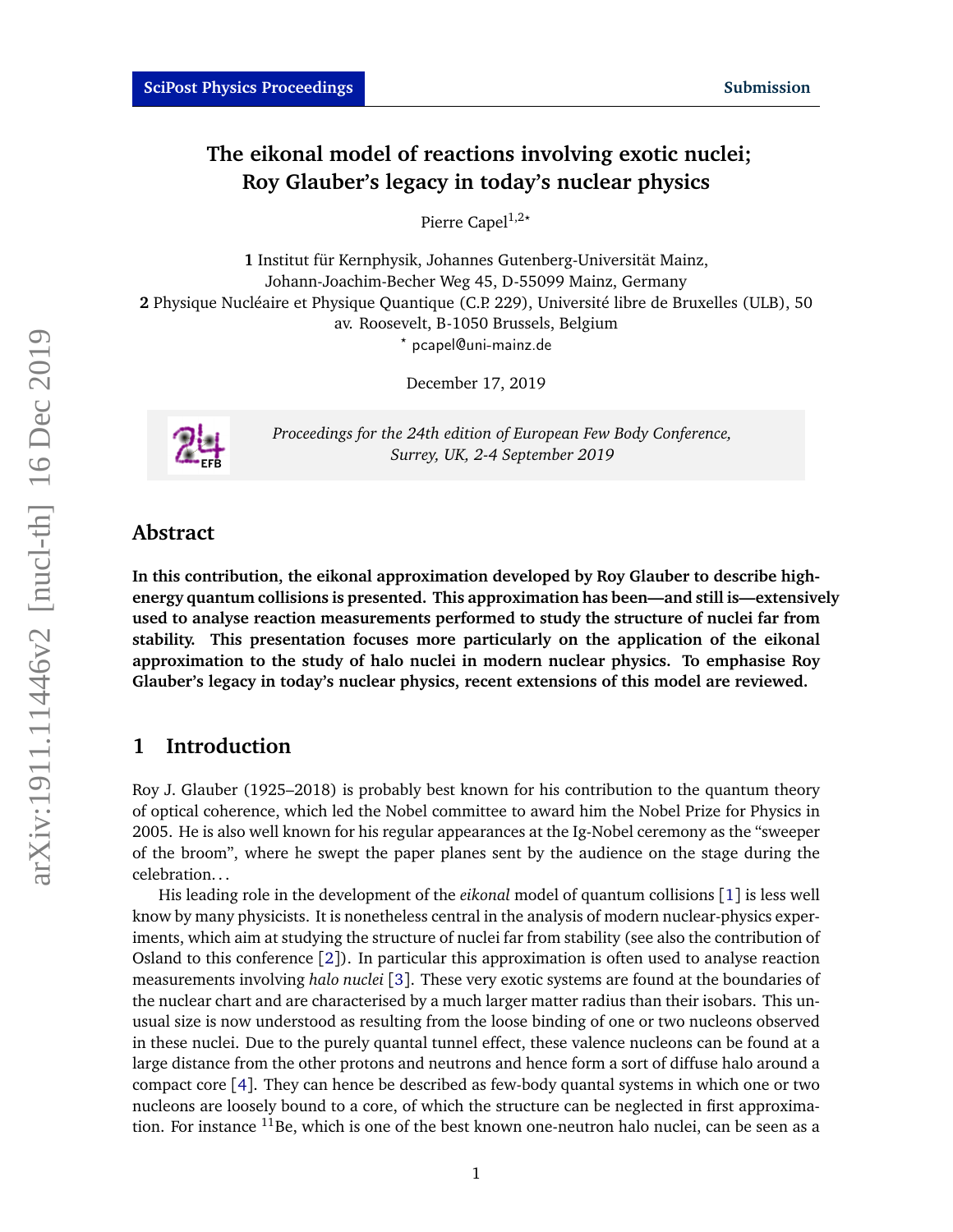<sup>10</sup>Be core in its 0<sup>+</sup> ground state to which a neutron is bound by a mere 500 keV. The even more exotic  $^{11}$ Li is described as a  $^9$ Li surrounded by two halo neutrons bound by 370 keV. Although less probable, proton halos can also develop close to the proton dripline. For example,  ${}^{8}B$ , in which the valence proton is bound by a mere 137 keV, is often presented as a one-proton halo nucleus.

Because they are located close to the driplines, halo nuclei are very short lived. The half life of  $^{11}$ Be is, for example 13 s, while that of  $^{11}$ Li is less than 10 ms. Investigating halo nuclei is done mostly through indirect techniques such as reactions [[3](#page-11-2)]. In particular, it has been seen that the low breakup threshold of these nuclei significantly affects their collision with other nuclei. As shown in Refs. [[5,](#page-11-4)[6](#page-11-5)] this can already be seen in the elastic-scattering cross section. Of course more information about the core-halo structure can be gleaned from experiments in which this structure is revealed, like in knockout and breakup reactions. In the former, one (or two) nucleons are removed from the projectile during its interaction with a light target at high energy [[7](#page-11-6)]. To increase the statistics of such experiments performed with rare-isotope beams, only the core is detected after the collision; the undetected halo nucleons can either be absorbed or simply scattered by the target. This inclusive reaction provides key spectroscopic information on the single-particle structure of the nucleus [[8](#page-11-7)]. In breakup reactions, the halo dissociates from the core through the interaction with a target [[9,](#page-11-8) [10](#page-11-9)]. However, contrary to the knockout reaction, this reaction is exclusive, meaning that both the core and the halo nucleon(s) are measured in coincidence after the dissociation, leading to a cleaner, although more experimentally challenging, probe.

In order to infer reliable nuclear-structure information from such reaction measurements, an accurate description of the reaction coupled to a realistic model of the projectile is needed. The eikonal approximation developed by Glauber provides such a simple and effective model of reactions at high energy [[1](#page-11-0)]. In Sec. [2,](#page-1-0) after presenting the general idea behind this approximation, I will show how it can be used to describe collisions involving one-neutron halo nuclei, i.e., twobody projectiles. Then I will describe in Sec. [3](#page-4-0) the main reactions, which are used to study the halo structure at high beam energies, viz. the knockout (Sec. [3.1\)](#page-4-1) and the breakup (Sec. [3.2\)](#page-5-0). Section [4](#page-7-0) includes recent extensions of this model: to account for relativistic effects at high energy (Sec. [4.1\)](#page-7-1), to describe reactions measured on two-neutron halo nuclei, viz. with three-body projectiles (Sec. [4.2\)](#page-7-2), and to use the eikonal model at low beam energies (Sec. [4.3\)](#page-7-3). A brief summary is provided in Sec. [5.](#page-10-0)

### <span id="page-1-0"></span>**2 The eikonal approximation**

#### <span id="page-1-2"></span>**2.1 In a nutshell**

Let us start with the collision of a one-body projectile *P* on a target *T*, which we assume structureless. The interaction between those two bodies is simulated by an optical potential  $V_{PT}$ . The Schrödinger equation that describes such a system reads

<span id="page-1-1"></span>
$$
\left[-\frac{\hbar^2}{2\mu_{PT}}\Delta_R + V_{PT}(R)\right]\Psi(R) = E_T\Psi(R),\tag{1}
$$

were *R* is the *P-T* relative coordinate,  $\mu_{PT}$  is the *P-T* reduced mass and  $E_T$  is the total kinetic energy of the system in the centre-of-mass rest frame. To describe the *P*-*T* collision, Eq. [\(1\)](#page-1-1) has to be solved with the condition that initially, the projectile is far away from the target and impinging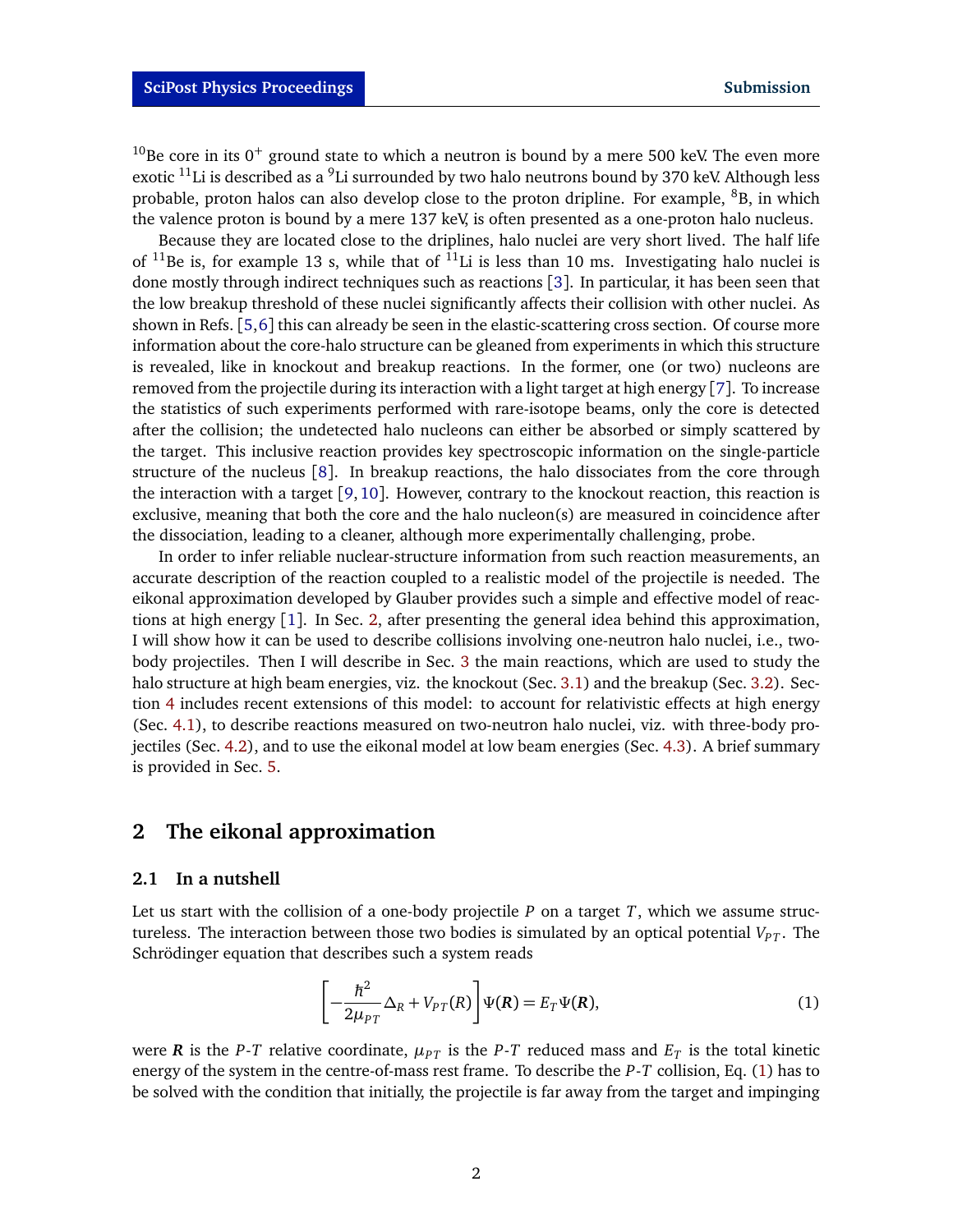

<span id="page-2-0"></span>Figure 1: System of coordinates used in the eikonal approximation to describe the collision of a one-body projectile *P* on a structureless target *T*. The *P*-*T* relative coordinate *R* is decomposed into its longitudinal *Z* and transverse *b* components relative to the beam axis.

on it, i.e., that

<span id="page-2-1"></span>
$$
\Psi(R) \underset{Z \to -\infty}{\longrightarrow} e^{iKZ + \cdots},\tag{2}
$$

where  $K\hat{Z}$  is the wave vector for the initial *P*-*T* relative motion, assuming *Z* along the beam axis (see Fig. [1\)](#page-2-0).

At sufficiently high beam energy, the wave function *Ψ* that describes the *P*-*T* relative motion will not differ much from the incoming plane wave of Eq. [\(2\)](#page-2-1). Indeed, under such experimental conditions, most of the reaction products will be detected at forward angles, right behind the target. The main idea of the eikonal approximation  $[1, 2]$  $[1, 2]$  $[1, 2]$  $[1, 2]$  $[1, 2]$  is to factorise that plane wave out of the wave function *<sup>Ψ</sup>* to define a new wave function *<sup>Ψ</sup>*b:

<span id="page-2-2"></span>
$$
\Psi(\mathbf{R}) = e^{i\mathbf{K}Z} \; \widehat{\Psi}(\mathbf{R}).\tag{3}
$$

Because the major dependence on *R* is contained in the initial plane wave, we can assume that the new wave function *<sup>Ψ</sup>*<sup>b</sup> will smoothly depend on *<sup>R</sup>*. This enables us to simplify the Schrödinger Eq. [\(1\)](#page-1-1). Indeed the effect of the kinetic-energy operator on *Ψ* expressed as [\(3\)](#page-2-2) splits into three terms

$$
-\frac{\hbar^2}{2\mu_{PT}}\Delta_R\Psi(\mathbf{R}) = e^{iKZ}\left[-\frac{\hbar^2}{2\mu_{PT}}\Delta_R - i\hbar\nu\frac{\partial}{\partial Z} + \frac{\mu_{PT}}{2}\nu^2\right]\hat{\Psi}(\mathbf{R}),\tag{4}
$$

where  $v = \hbar K/\mu_{PT}$  is the initial *P*-*T* velocity. Because  $\hat{\Psi}$  is smoothly varying with *R*, we can neglect its second-order derivative  $\Delta \hat{\Psi}$  compared to its first order derivative *K*  $\frac{\partial}{\partial z} \hat{\Psi}$ . Taking into account that  $E_T = \frac{\mu_{PT}}{2} v^2$ , the Schrödinger Eq. [\(1\)](#page-1-1) can be rewritten as

<span id="page-2-3"></span>
$$
i\hbar v \frac{\partial}{\partial Z} \widehat{\Psi}(\mathbf{b}, Z) = V_{PT}(R) \widehat{\Psi}(\mathbf{b}, Z), \tag{5}
$$

where *R* has been explicitly decomposed into its longitudinal *Z* and transverse *b* components relative to the beam axis (see Fig. [1\)](#page-2-0). This equation is much easier to solve than Eq. [\(1\)](#page-1-1): instead of a second-order differential equation depending on three variables, it is a one-order differential equation, which depends on the single longitudinal coordinate *Z*; the transverse component *b* being now a mere parameter. The solution of Eq. [\(5\)](#page-2-3) that satisfies the initial condition [\(2\)](#page-2-1) reads

$$
\widehat{\Psi}(\boldsymbol{b},Z) = \exp\bigg[-\frac{i}{\hbar\nu}\int_{-\infty}^{Z}V_{PT}(b,Z')\,dZ'\bigg].\tag{6}
$$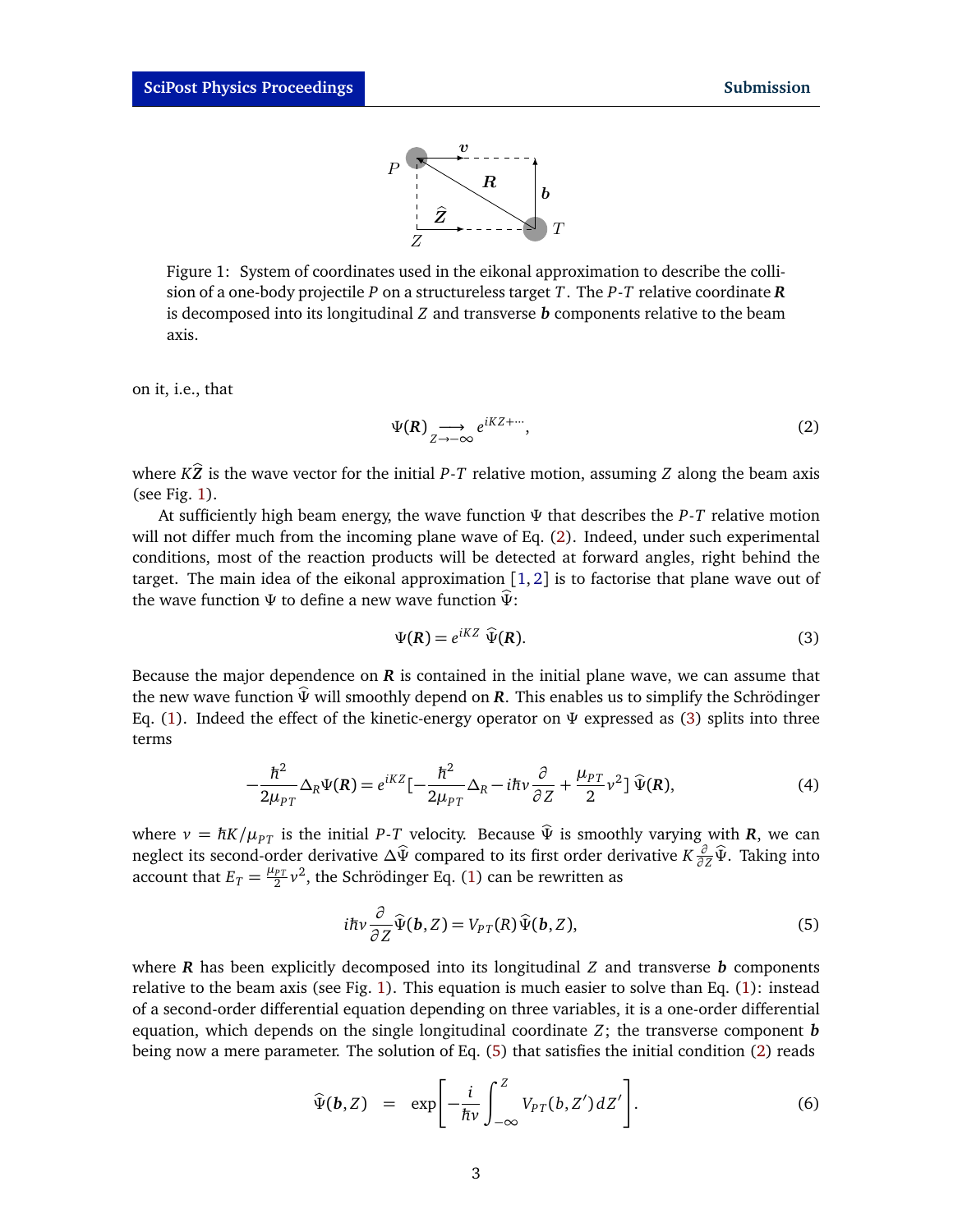

<span id="page-3-0"></span>Figure 2: Jacobi set of coordinates used to describe the collision of a two-body projectile *P* onto a target *T*. The former is described as a fragment *f* bound to a core *c* separated by the internal coordinate *r* . The relative coordinate of the projectile centre of mass to the target *R* is decomposed into its longitudinal *Z* and transverse *b* components.

The *P*-*T* wave function after the collision  $\Psi(\mathbf{b}, Z) \longrightarrow e^{iKZ} e^{i\chi(b)}$ , from which the cross sections can be computed, depends on the eikonal phase

<span id="page-3-3"></span>
$$
\chi(b) = -\frac{1}{\hbar\nu} \int_{-\infty}^{\infty} V_{PT}(b, Z) \, dZ. \tag{7}
$$

The eikonal approximation therefore leads to a model of the reaction much easier to solve and which has a simple semiclassical interpretation: the projectile is seen to follow a straightline trajectory along which it accumulates a complex phase due to its interaction with the target. Another interest of this approximation is that it can be readily extended to two-body projectiles, such as one-nucleon halo nuclei [[11](#page-11-10)].

#### **2.2 Eikonal description of reactions involving two-body projectiles**

To describe the collision involving a projectile *P* that has a clear two-body structure, such as a one-nucleon halo nucleus, the internal structure of that projectile can no longer be neglected. Modelling *P* as a core *c* to which a fragment *f* is loosely bound, its structure is usually described by the single-particle quantum-mechanical Hamiltonian

<span id="page-3-1"></span>
$$
H_0 = -\frac{\hbar^2}{2\mu} \Delta_r + V_{cf}(r),
$$
\n(8)

where  $r$  is the *c*-*f* relative coordinate (see Fig. [2\)](#page-3-0),  $\mu$  is the reduced mass of the projectile constituents and  $V_{cf}$  is an effective potential whose parameters are adjusted to reproduce the bound states of the projectile and, sometimes, some of its low-lying resonances [[11,](#page-11-10)[12](#page-11-11)].

The internal structure of the target *T* is usually neglected and its interaction with the projectile constituents is simulated by optical potentials chosen in the literature. Within that framework, studying the *P*-*T* collision reduces to solving the three-body Schrödinger equation

<span id="page-3-2"></span>
$$
\left[-\frac{\hbar^2}{2\mu_{PT}}\Delta_R + H_0 + V_{cT}(R_{cT}) + V_{fT}(R_{fT})\right]\Psi(r,R) = E_T\Psi(r,R),
$$
\n(9)

where  *is the coordinate of the projectile centre of mass relative to the target (see Fig. [2\)](#page-3-0), and*  $V_{cT}$  and  $V_{fT}$  are the *c*-*T* and *f*-*T* optical potentials, which depend on the *c*-*T* and *f*-*T* relative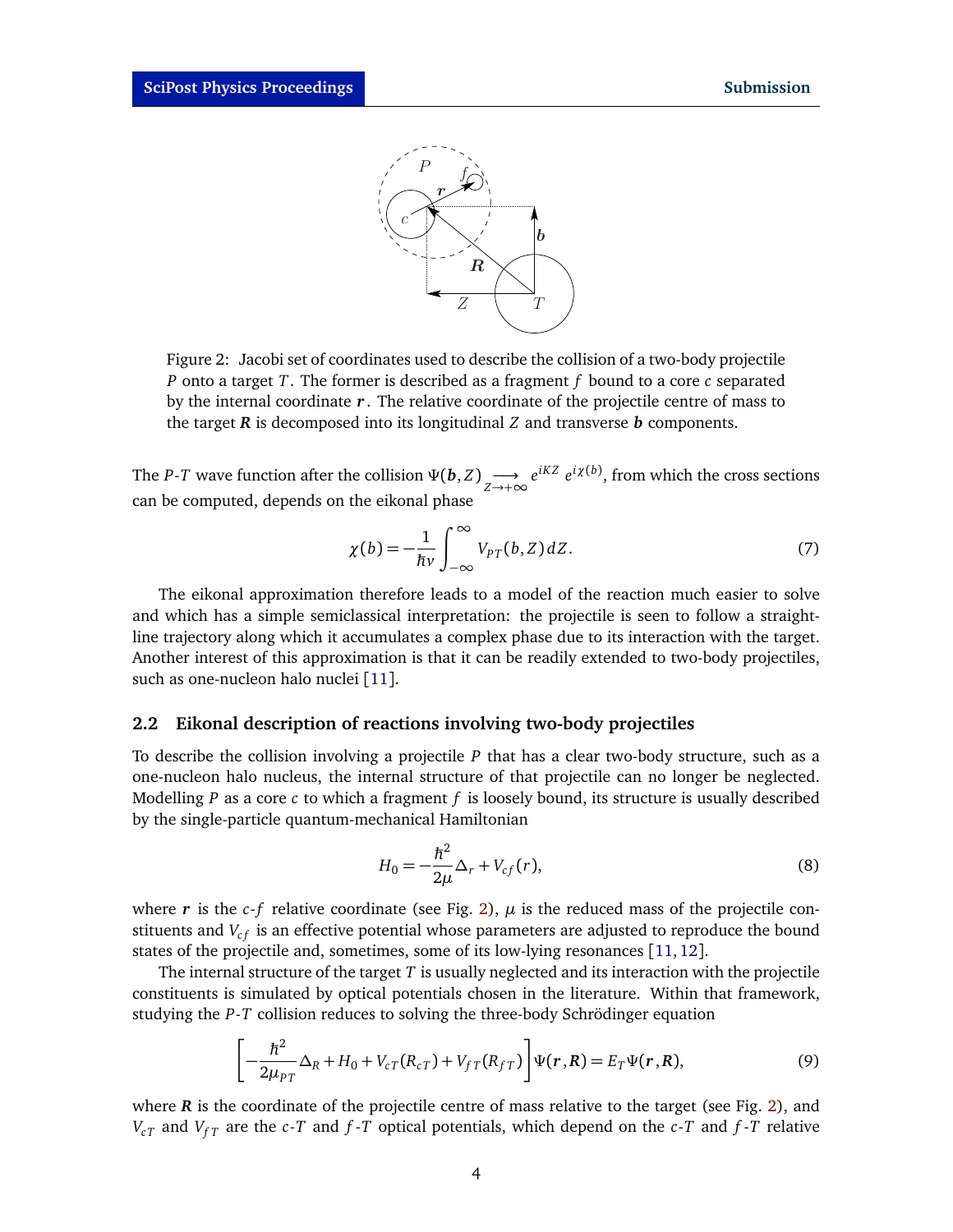distances, respectively. This equation has to be solved with the condition that the projectile is initially in its ground state

<span id="page-4-2"></span>
$$
\Psi(r,R) \underset{Z \to -\infty}{\longrightarrow} e^{iKZ + \cdots} \Phi_0(r), \tag{10}
$$

where  $\Phi_0$  is the eigenstate of the Hamiltonian  $H_0$  [\(8\)](#page-3-1) of eigenenergy  $\epsilon_0$ , which corresponds to the bound state of the projectile. As before, the *Z* axis is chosen along the incoming beam and the *P*-*T* wave vector *K* $\hat{Z}$  is related to the total energy of the system  $E_T = \frac{\hbar^2}{2\mu_P}$  $\frac{\hbar^2}{2\mu_{PT}} K^2 + \epsilon_0$ .

In this case, the idea of the eikonal approximation is similar to that in the case of a one-body projectile: the incoming plane wave  $e^{iKZ}$  is factorised out of the three-body wave function Ψ to lead to a simpler equation to solve for the new wave function  $\hat{\Psi}$  [see Eq. [\(3\)](#page-2-2)] [[11,](#page-11-10) [13](#page-12-0)]:

<span id="page-4-3"></span>
$$
i\hbar v \frac{\partial}{\partial z} \widehat{\Psi}(\mathbf{r}, \mathbf{b}, Z) = [H_0 - \epsilon_0 + V_{cT}(R_{cf}) + V_{fT}(R_{fT})] \widehat{\Psi}(\mathbf{r}, \mathbf{b}, Z), \tag{11}
$$

which needs to be solved for each value of *b*, the transverse component of *R* with the initial condition

$$
\widehat{\Psi}(r,b,Z) \underset{Z \to -\infty}{\longrightarrow} \Phi_0(r). \tag{12}
$$

Because the reactions described in the eikonal approximation must take place at high energy, it is usual to perform an additional adiabatic—or sudden—approximation, which neglects the excitation energy of the projectile compared to the beam energy:  $H_0 - \epsilon_0 \approx 0$ . In that case, the eikonal solution of Eq. [\(9\)](#page-3-2), which satisfies the initial condition Eq. [\(10\)](#page-4-2), reads [[7,](#page-11-6)[11](#page-11-10)]

$$
\Psi(\mathbf{r},\mathbf{b},Z) \xrightarrow[Z \to +\infty]{} e^{iKZ} \exp\left\{i\big[\chi_{cT}(\mathbf{r},\mathbf{b}) + \chi_{fT}(\mathbf{r},\mathbf{b})\big]\right\} \Phi_0(\mathbf{r}),\tag{13}
$$

in which the eikonal phases  $\chi_{cT}$  and  $\chi_{fT}$  are computed following Eq. [\(7\)](#page-3-3) for the *c*-*T* and *f*-*T* optical potentials, respectively.

Thanks to its simplicity, the eikonal approximation has been widely used to study the spectroscopy of halo nuclei through reactions and mostly knockout reactions [[7](#page-11-6)], which is performed at high energy and on light targets, for which this model of reactions is well suited.

# <span id="page-4-0"></span>**3 Reactions with halo nuclei**

#### <span id="page-4-1"></span>**3.1 Knockout**

In knockout reactions, a nucleon is quickly removed from the projectile during a high-energy collision measured on a light target (usually C or Be). It is one of the ways to obtain spectroscopic information on exotic nuclei [[7](#page-11-6)]. In particular, it has been extensively used to probe the oneneutron halo structure [[8,](#page-11-7) [14](#page-12-1)]. In that case, the removed neutron either breaks up from the core of the nucleus, due to its low separation energy, or it is absorbed by the target. In such experiments, only the core is measured as a product of the reaction, which requires less high beam intensity than if the halo neutron were to be measured in coincidence, as is the case in breakup reactions (see Sec. [3.2\)](#page-5-0).

Because the reaction is performed at high energy and on a light target, it can be seen as taking place adiabatically—viz. suddenly—which means that the detected core will retain some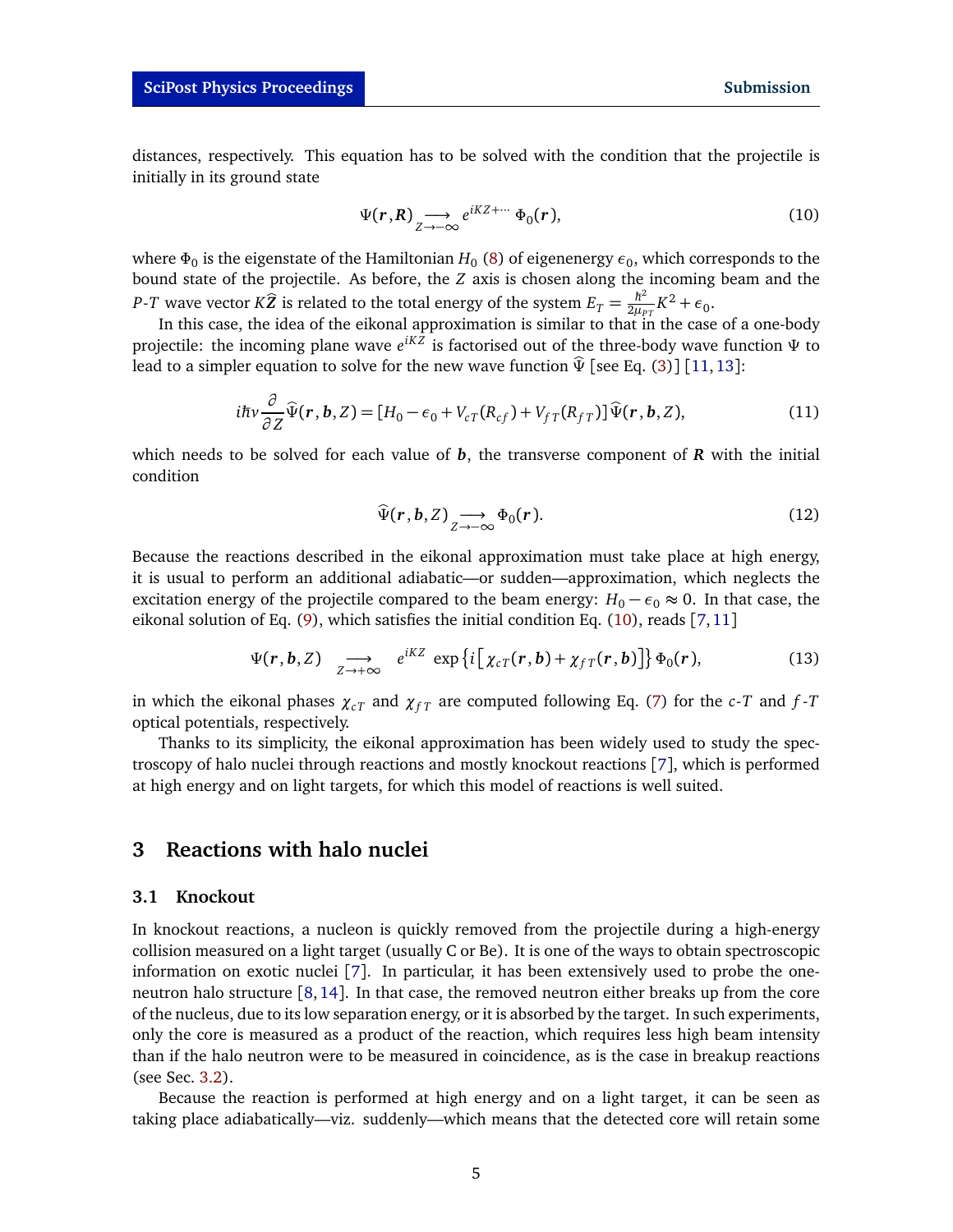<span id="page-5-1"></span>

Figure 3: Parallel-momentum distribution of the <sup>10</sup>Be core of the one cleus  $^{11}$ Be following its one-neutron removal reaction on Be at 60 MeV/nucleon. Eikonal calculations performed assuming different orbital-angular momenta of the halo neutron Figure 3: Parallel-momentum distribution of the  $^{10}$ Be core of the one-neutron halo nu-37 *l* are compared to the experimental data of Ref. [[8](#page-11-7)], illustrating the spectroscopic application of this reaction observable in the study of exotic nuclei. Reprinted figure with permission from Ref. [[8](#page-11-7)]. Copyright (2000) by the American Physical Society.

information about its state in the initial ground state of the projectile. Since the halo wave function is characterised by a large spatial expansion, we can expect the core to have a fairly narrow momentum distribution within the projectile. Hence the idea to measure the core momentum distribution after knockout to infer spectroscopic information about halo nuclei [[7](#page-11-6)]. A narrow distribution would be a strong indication that the nucleus exhibits a one-neutron halo. Extensive campaigns of measurements have been organised to measure the momentum distribution along isotopic lines, as the one reported in Ref. [[14](#page-12-1)].

Such a typical measurement is illustrated in Fig. [3,](#page-5-1) which displays the parallel-momentum distribution of <sup>10</sup>Be following the removal of one neutron from <sup>11</sup>Be measured at 60 MeV/nucleon on a Be target [[8](#page-11-7)]. In addition to the experimental data, three calculations performed within the usual eikonal approximation are also shown. Each one of them assumes a different orbital angular momentum for the valence neutron in this archetypical one-neutron halo nucleus:  $l = 0$ (solid line), 1 (dashed line) and 2 (dash-dotted line). We observe that the first of these, which agrees with the data, leads to the narrowest distribution, which is to be expected in this case where no barrier hinders the development of a long-range halo in the projectile wave function. Not only can this type of measurement hint at possible halo nuclei, but it can also be used as a spectroscopic tool to pinpoint to single-particle orbital in which the valence nucleon sits.

#### <span id="page-5-0"></span>**3.2 Breakup**

In breakup reactions, the halo nucleon(s) dissociate from the core during the collision with the target. However, contrary to knockout, where only the resulting core is measured, all constituents, i.e., the core and the halo neutron(s), are measured in coincidence. As mentioned before, this requires higher beam intensities than for knockout experiments since the measurement of neutrons is not an easy task. However, this reaction provides more detailed information, in particular on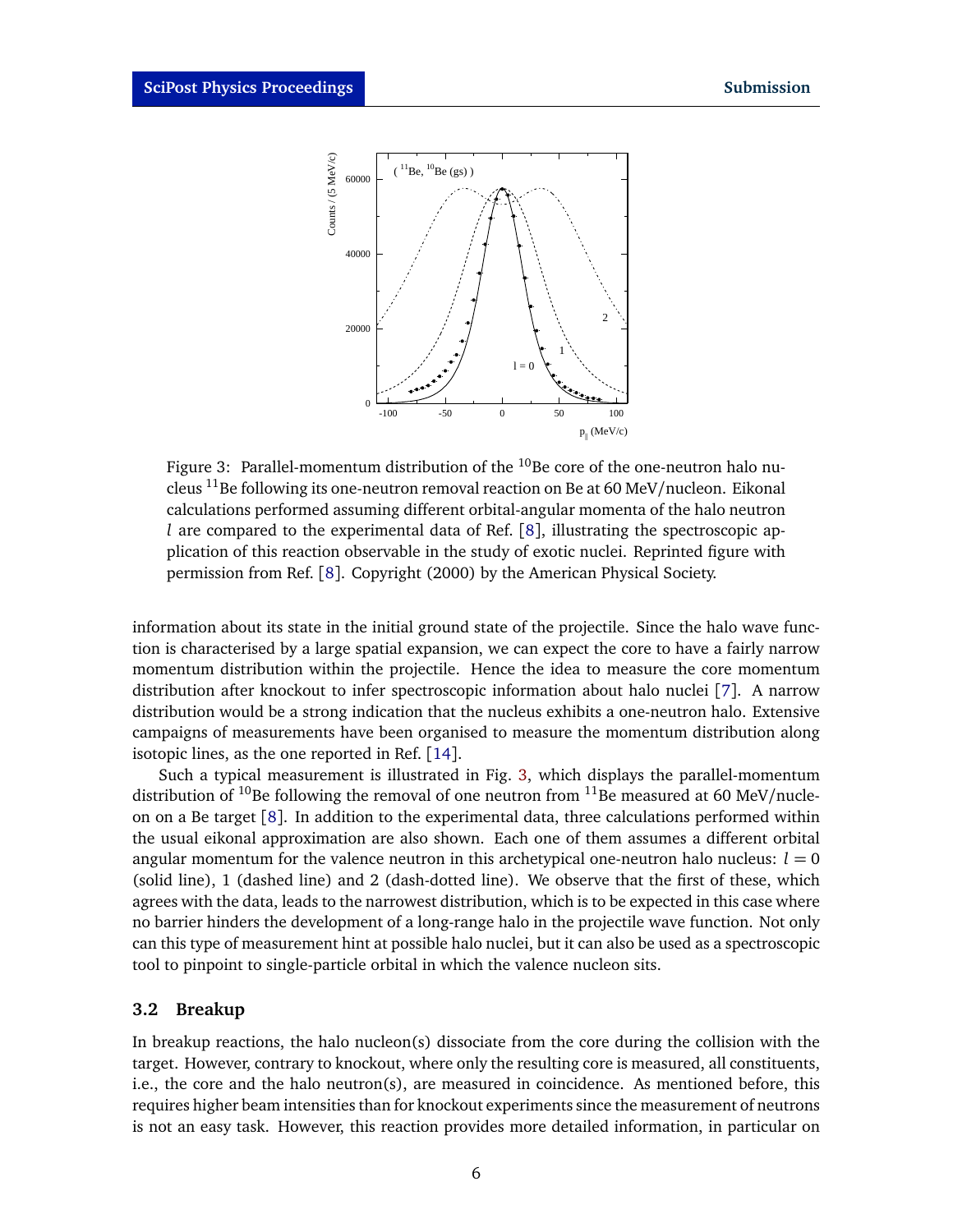<span id="page-6-0"></span>

Figure 4: Cross sections for the breakup of (left)  $^{11}$ Be on C at 67 MeV/nucleon and (right) <sup>15</sup>C on Pb at 68 MeV/nucleon, both expressed as a function of the *c*-n relative energy *E* after dissociation. Dynamical eikonal calculations [[15,](#page-12-2) [17](#page-12-3)] are compared to the experimental data of (left) Ref. [[10](#page-11-9)] and (right) Ref. [[18](#page-12-4)]. The good agreement with experiment confirms the few-body structure of the one-neutron halo projectiles. Right figure adapted with permission from Ref. [[17](#page-12-3)]. Copyright (2010) by the American Physical Society.

the structure of the low-energy continuum of the projectile [[10,](#page-11-9)[12](#page-11-11)].

To infer reliable information about the structure of the projectile from experiment, an accurate model of this reaction is needed. Unfortunately, in its most usual expression, the eikonal approximation is not valid to describe reactions on heavy targets. In these cases, the breakup is dominated by the Coulomb interaction, which, due to its infinite range, is incompatible with the adiabatic approximation that assumes that the reaction takes place on a very short time. Mathematically this translates in an eikonal phase that behaves as  $\frac{1}{b}$ , leading to a divergence in the integral over *b* in the calculation of the cross section [[15](#page-12-2)].

To avoid this divergence, it has been suggested not to perform the adiabatic approximation. This requires to solve Eq. [\(11\)](#page-4-3) numerically. This Dynamical Eikonal Approximation (DEA) [[13](#page-12-0)] has shown to work very well to describe various reaction observables on both light and heavy targets at intermediate energy for one-neutron [[15](#page-12-2)] and one-proton halo nuclei [[16](#page-12-5)]. These results are illustrated in Fig. [4,](#page-6-0) where the breakup cross section of one-neutron halo nuclei  $^{11}$ Be (left) and <sup>15</sup>C (right) are plotted as a function of the relative energy *E* between the neutron and the core after dissociation.

The reaction involving  $11$ Be shown in Fig. [4](#page-6-0) (left) has been measured on C at 67 MeV/nucleon [[10](#page-11-9)]. The cross section exhibits a significant peak at about  $E = 1.3$  MeV, which corresponds to the energy of a known  $\frac{5}{2}$  $^+$  resonant state in the spectrum of  $^{11}$ Be, suggesting that information about the projectile continuum can be gained through such measurements. The DEA calculation confirms this. When including that resonances within the  $d_{5/2}$  partial wave, a narrow peak appears in that contribution to the cross section (dotted line). Once folded with experimental resolution (solid line), the theoretical prediction of Ref. [[12](#page-11-11)] agrees very well with the data of Ref. [[10](#page-11-9)].

The breakup of  ${}^{15}C$  has been measured on a lead target at 68 MeV/nucleon (right panel of Fig. [4\)](#page-6-0) [[18](#page-12-4)]. The DEA calculation (dashed green line) is in perfect agreement with experiment [[17](#page-12-3)], confirming the clear two-body structure of  $^{15}$ C. Interestingly, this result is also in perfect agreement with a similar calculation performed within the Continuum Discretised Couple Channel model (CDCC, red solid line), which is fully quantal and does not rely on any approximation about the projectile-target relative motion [[11,](#page-11-10)[19](#page-12-6)]. This comparison confirms the validity of the eikonal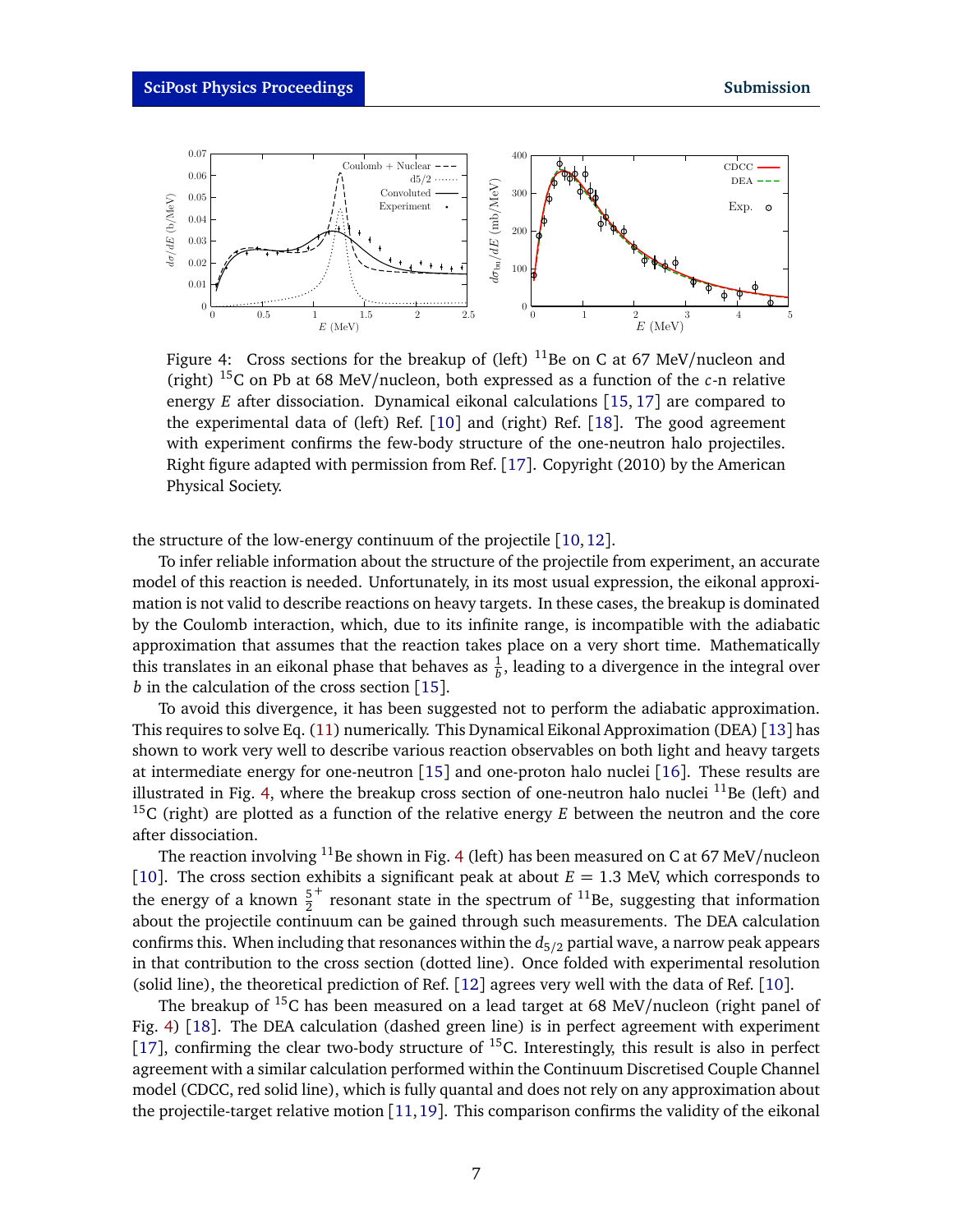approach at intermediate energy [[17](#page-12-3)].

It should be noted that although much less time-consuming than CDCC, the DEA is still much more computationally expensive than the usual eikonal approximation, which requires simple one-dimensional integrals to account for the *P*-*T* interactions [see Eq. [\(7\)](#page-3-3)]. To cure the aforementioned divergence due to the Coulomb interaction, it has been suggested to replace the erroneous Coulomb eikonal phase at by its (correct) estimate at the first order of the perturbation theory [[20](#page-12-7)]. This Coulomb-Corrected Eikonal model (CCE) has been shown to agree with DEA calculations at intermediate energy and hence to provide a simple and computationally cheap alternative to the more sophisticated dynamical models [[21](#page-12-8)]. Note that a more advanced correction has been recently suggested following a similar idea [[22](#page-12-9)].

### <span id="page-7-0"></span>**4 Recent extensions of the eikonal approximation**

#### <span id="page-7-1"></span>**4.1 Relativistic beam energies**

The breakup measurements performed at GSI, as well as those now made at RIKEN, involve very high-energy beams, of the order of a few hundreds MeV/nucleon. At these energies it is clear that a proper treatment of special relativity is needed. Since these energies are perfectly suited for the adiabatic approximation, but for the Coulomb interaction, the aforementioned CCE [[20,](#page-12-7) [21](#page-12-8)] is a good starting point for the development of such a model. Recently, it has been shown that treating the nuclear interaction at the Optical Limit Approximation (OLA) of the Glauber model [[1,](#page-11-0)[23](#page-12-10)], and correcting for relativistic effects the sole treatment of the Coulomb interaction in a CCE model, a good agreement with the experimental breakup cross section of  $^{11}$ Be on Pb measured at 520 MeV/nucleon [[9](#page-11-8)] could be obtained [[24](#page-12-11)].

Figure [5](#page-8-0) illustrates this new model applied to the Coulomb breakup of  ${}^{15}C$ , measured at GSI at 605 MeV/nucleon [[25](#page-12-12)]. The results of calculations using different models of  $^{15}C$  are in excellent agreement with the data (red solid, blue dotted and magenta dash-dotted lines) [[26](#page-12-13)]. The purple dashed line, which corresponds to the result of a calculation without relativistic correction, confirms the significance of relativistic effects and hence the necessity to include them properly within the description of the reaction.

#### <span id="page-7-2"></span>**4.2 Three-body projectiles**

The computational efficiency and reliability of the CCE also opens the door to a more complex description of the projectile. In particular it has been proposed to extend this model to three-body projectiles, viz. two-neutron halo nuclei [[11,](#page-11-10)[27](#page-13-0)].

Figure [6](#page-8-1) illustrates the excellent results obtained with this model for  $^{11}$ Li [[28](#page-13-1)], the archetypical two-neutron halo nucleus whose Coulomb breakup has been accurately measured on Pb at 70 MeV/nucleon [[29](#page-13-2)]. The good agreement with experiment observed on both the energy (left panel of Fig. [6\)](#page-8-1) and angular (right panel of Fig. [6\)](#page-8-1) distributions confirms both the validity of the three-body description of  $^{11}$ Li used in Ref. [[28](#page-13-1)] and the possibility to extend the CCE to the study of Borromean nuclei.

#### <span id="page-7-3"></span>**4.3 Low-energy reactions**

As illustrated so far, the eikonal approximation is very reliable to describe reactions measured at intermediate and high energies, viz. above 50 MeV/nucleon. However, the computing attractive-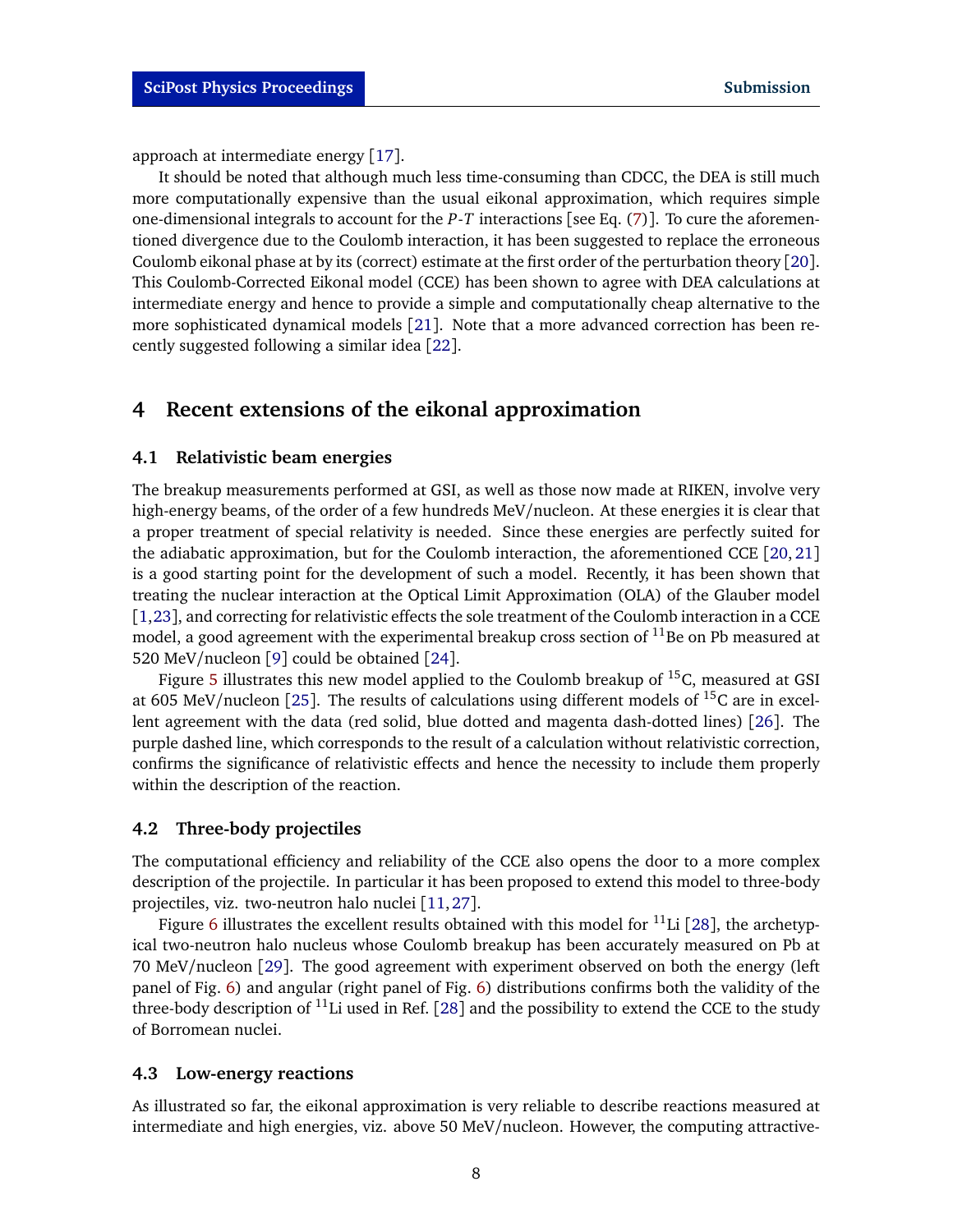<span id="page-8-0"></span>

Figure 5: Cross sections for the breakup of  ${}^{15}C$  on Pb at 605 MeV/nucleon expressed as a function of the *c*-n relative energy *E* after dissociation. Coulomb-corrected eikonal calculation [[26](#page-12-13)] are compared to the experimental data of Ref. [[25](#page-12-12)]. Reprinted figure with permission from Ref. [[26](#page-12-13)]. Copyright (2019) by the American Physical Society.

<span id="page-8-1"></span>

Figure 6: Cross sections for the breakup of  $^{11}$ Li on Pb at 70 MeV/nucleon expressed as a function of (left) the <sup>9</sup>Li-n-n relative energy *E* after dissociation and (right) the  $9$ Li-n-n centre of mass. Coulomb-corrected eikonal calculations [[28](#page-13-1)] are compared to the experimental data of Ref. [[29](#page-13-2)]. Reprinted figure with permission from Ref. [[28](#page-13-1)]. Copyright (2012) by the American Physical Society.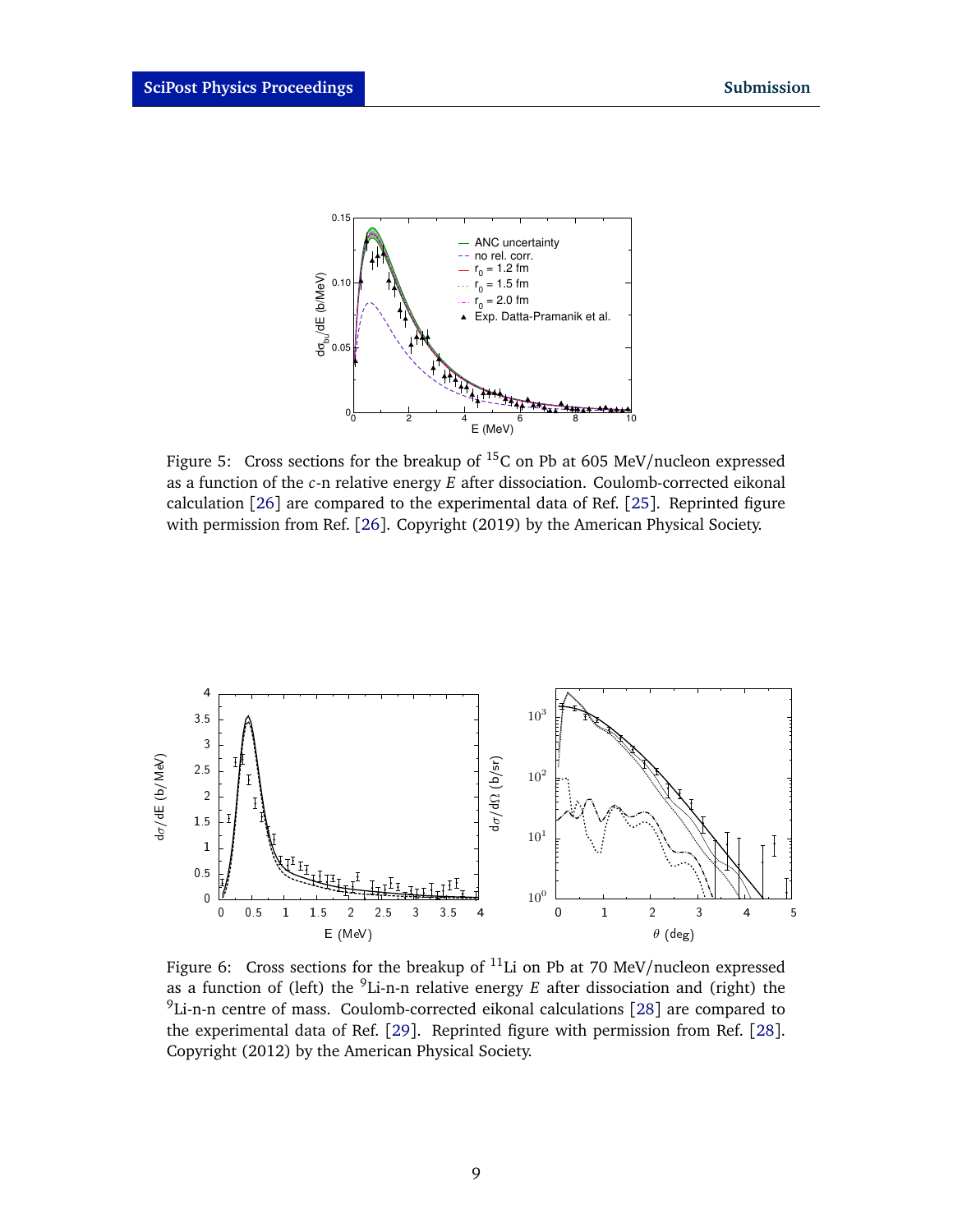<span id="page-9-0"></span>

Figure 7: Angular distribution for the breakup of  ${}^{15}C$  on Pb at 20 MeV/nucleon. Dynamical eikonal calculations and its low-energy correction are compared fully quantal CDCC results [[30](#page-13-3)]. The simple low-energy correction enables to reproduce the correct magnitude and oscillatory pattern of the cross section. Figure adapted from Ref. [[30](#page-13-3)]. Copyright (2014) by the American Physical Society.

ness of this approximation over more quantal models, like CDCC, has raise the interest to find a correction to extend its range of validity to lower beam energies. In particular, an eikonal-like model valid at about 10 MeV/nucleon would be valuable to analyse data taken at the new HIE-ISOLDE facility at CERN or at the future ReA12 of FRIB.

In the detailed comparison between the DEA and CDCC presented in Ref. [[17](#page-12-3)], it has been shown that already at 20 MeV/nucleon, the eikonal approximation fails at reproducing CDCC cross sections (see Fig. [7\)](#page-9-0). It appears that the DEA (dashed green line) leads to too large and too forward-focussed an angular distribution compared to the CDCC reference calculation (red solid line). This can be easily understood from the semiclassical interpretation of the eikonal approximation (see Sec. [2.1\)](#page-1-2). The projectile is seen as following a straight-line trajectory. It is thus "forced" towards forward angles and constrained to pass through the high-field zone of the target. It is thus not surprising that the resulting cross section appears too high and peaking at too forward an angle, simply because the Coulomb deflection is not included in the model.

In a later analysis, it has been shown that a simple semiclassical correction is enough to account for the Coulomb deflection [[30](#page-13-3)]. The idea of that correction is to replace the transverse coordinate *b* of *R* in the DEA Eq. [\(11\)](#page-4-3) by the classical distance of closest approach *b*' for the Coulomb trajectory corresponding to the impact parameter *b* [[23](#page-12-10)]

$$
b' = \frac{\eta}{K} + \sqrt{\frac{\eta^2}{K^2} + b^2},
$$
\n(14)

where the Sommerfeld parameter  $\eta = Z_P Z_T e^2/4\pi\epsilon_0\hbar\nu$ , and  $Z_P$  and  $Z_T$  are the projectile and target atomic numbers, respectively. With this simple correction, the DEA cross section is reduced and extended to larger angles and perfectly matches the CDCC prediction (see the black dashdotted line in Fig. [7\)](#page-9-0) [[30](#page-13-3)].

At least for Coulomb-dominated collisions it is thus possible to extend the eikonal approximation to low energies. It has been tried to apply similar corrections to nuclear-dominated reactions, hence to light targets [[31,](#page-13-4)[32](#page-13-5)]. Unfortunately, none of these corrections seem to work to properly describe the breakup of one-neutron halo nuclei on light targets down to 20 MeV/nucleon [[33](#page-13-6)].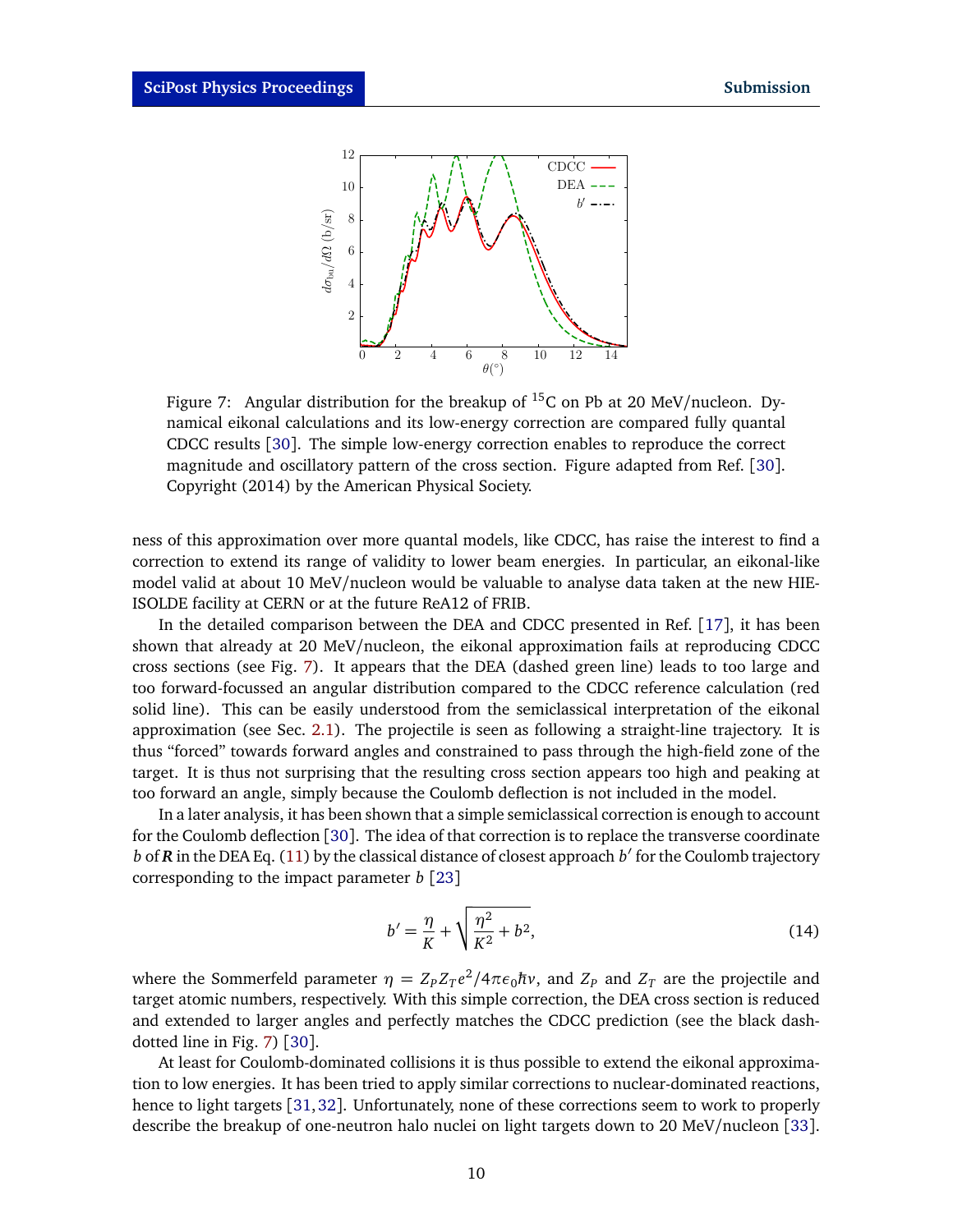Although disappointing, this result shows the limit of the eikonal approximation and in which conditions it is requested to resort to fully quantal models.

### <span id="page-10-0"></span>**5 Summary**

Roy Glauber has developed the eikonal approximation to describe high-energy quantal collisions [[1](#page-11-0)]. At least in the realm of nuclear physics, his model has proved—and continues to prove—very helpful to accurately analyse experiments performed at radioactive-ion beam facilities to study the structure of nuclei away from stability [[2,](#page-11-1)[11](#page-11-10)].

In this contribution, I have illustrated the use of the eikonal approximation to analyse reactions involving halo nuclei [[3](#page-11-2)]. These exotic, short-lived nuclei exhibit a very unusual structure, where one or two loosely-bound nucleons, tunneling into the classically-forbidden region, exhibit a high probability of presence at a large distance from the other nucleons. These valence nucleons hence form a sort of diffuse halo around the compact core of the nucleus [[4](#page-11-3)]. This peculiar structure challenges the usual description of nuclei, in which nuclei are seen as compact clusters of nucleons. Because of their short lifetime, halo nuclei are often studied through reactions. To infer reliable spectroscopic information from such measurements, a good understanding of the reaction process is needed. The eikonal approximation provides us with such a model for reactions measured at high beam energy (viz. above 50 MeV/nucleon).

In particular, I have emphasised the use of the usual eikonal approximation, i.e., which includes the subsequent adiabatic treatment of the projectile dynamics, to analyse measurements of knockout reactions [[7](#page-11-6)], i.e., of reactions where the halo nucleons are removed from the nucleus on a light target at high energy, see, e.g., Ref. [[8](#page-11-7)].

The use of the eikonal approximation to describe breakup reactions, in which both the core and the halo nucleons are measured in coincidence [[9,](#page-11-8)[10](#page-11-9)], requires a correct treatment of the *P*-*T* Coulomb interaction, which cannot be accounted for at the adiabatic approximation [[11,](#page-11-10)[13,](#page-12-0)[21](#page-12-8)]. This can be done either by fully including the dynamics of the projectile within the reaction model, like in the DEA [[13,](#page-12-0)[15](#page-12-2)] or by correcting the eikonal treatment of the Coulomb interaction at the first order of the perturbation theory [[20](#page-12-7)[–22](#page-12-9)].

The eikonal approximation provides a simple and elegant model of the reaction with a clear semiclassical interpretation. Unfortunately it is limited to high beam energies, viz. above 50 MeV/nucleon. Efforts have been made to extend its range of validity towards lower energies. For reactions on heavy targets, the Coulomb deflection can be easily simulated by a simple semiclassical correction, enabling a correct description of breakup reactions down to, at least, 20 MeV/nucleon [[30](#page-13-3)]. On light targets however, no such correction seems to provide acceptable results to reliably analyse reactions at low energy [[33](#page-13-6)].

The eikonal approximation and the models that have been derived have provided and will continue to provide valuable information on the structure of nuclei away from stability, such as halo nuclei. This confirms the significant, albeit less known, contribution of Roy Glauber in modern nuclear physics.

**Funding information** This project has received funding from the European Union's Horizon 2020 research and innovation programme under Grant Agreement No. 654002, the Deutsche Forschungsgemeinschaft within the Collaborative Research Centers 1044 and 1245, and the PRISMA+ (Precision Physics, Fundamental Interactions and Structure of Matter) Cluster of Excellence. I ac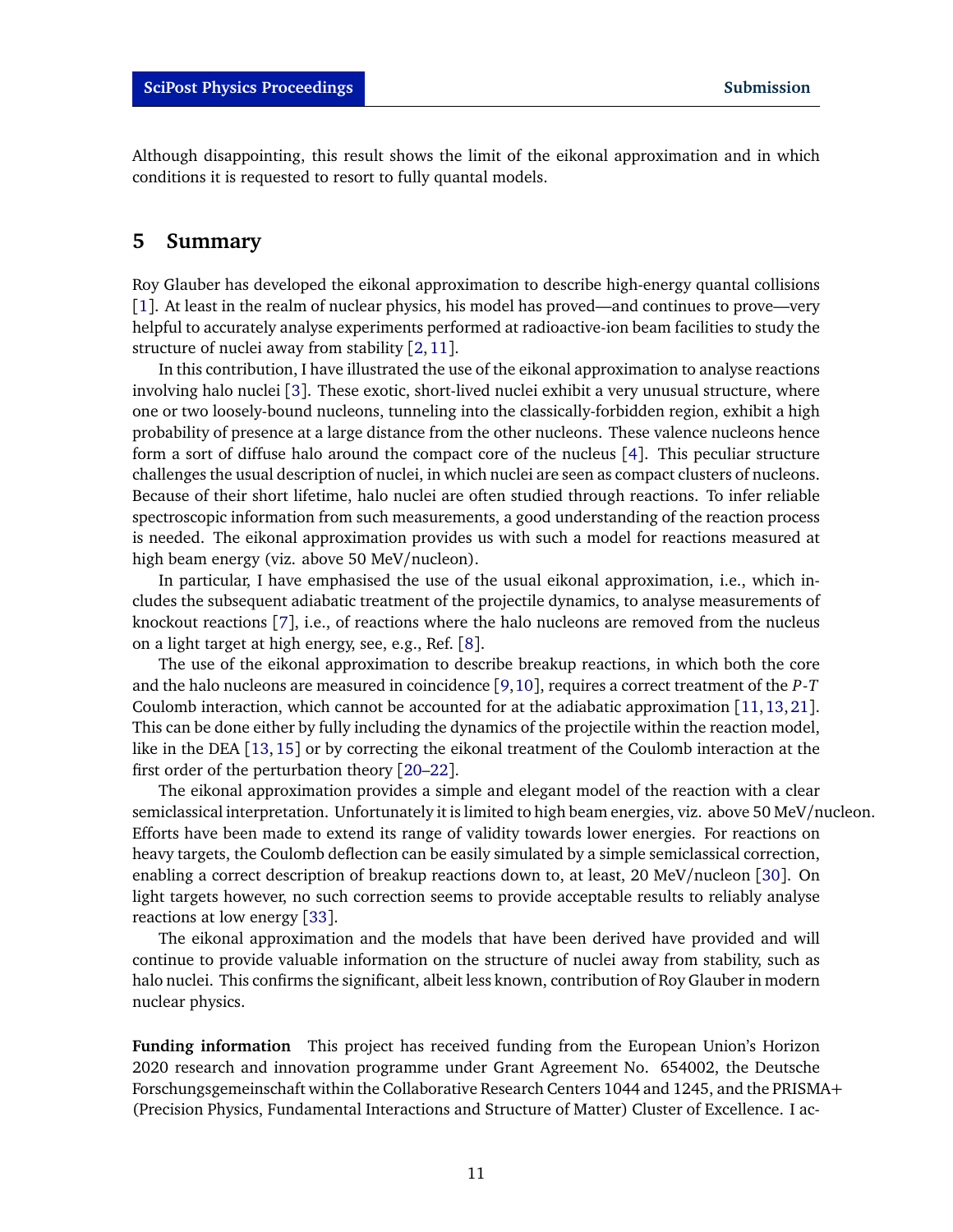knowledge the support of the State of Rhineland-Palatinate.

# **References**

- <span id="page-11-0"></span>[1] R. J. Glauber, *High energy collision theory*, In W. E. Brittin and L. G. Dunham, eds., *Lecture in Theoretical Physics*, vol. 1, p. 315. Interscience, New York (1959).
- <span id="page-11-1"></span>[2] P. Osland, *Roy Glauber and asymptotic diffraction theory*, contribution to this conference (2019), <https://arxiv.org/abs/1910.01408>.
- <span id="page-11-2"></span>[3] I. Tanihata, *Neutron halo nuclei*, J. Phys. G **22**, 157 (1996), doi[:10.1088](http://dx.doi.org/10.1088/0954-3899/22/2/004)/0954- [3899](http://dx.doi.org/10.1088/0954-3899/22/2/004)/22/2/004.
- <span id="page-11-3"></span>[4] P. G. Hansen and B. Jonson, *The neutron halo of extremely neutron-rich nuclei*, Europhys. Lett. **4**, 409 (1987), doi:10.1209/[0295-5075](http://dx.doi.org/10.1209/0295-5075/4/4/005)/4/4/005.
- <span id="page-11-4"></span>[5] A. Di Pietro, G. Randisi, V. Scuderi, L. Acosta, F. Amorini, M. J. G. Borge, P. Figuera, M. Fisichella, L. M. Fraile, J. Gomez-Camacho, H. Jeppesen, M. Lattuada *et al.*, *Elastic scattering and reaction mechanisms of the halo nucleus* <sup>11</sup>Be *around the coulomb barrier*, Phys. Rev. Lett. **105**, 022701 (2010), doi:10.1103/[PhysRevLett.105.022701.](http://dx.doi.org/10.1103/PhysRevLett.105.022701)
- <span id="page-11-5"></span>[6] A. Di Pietro, V. Scuderi, A. M. Moro, L. Acosta, F. Amorini, M. J. G. Borge, P. Figuera, M. Fisichella, L. M. Fraile, J. Gomez-Camacho, H. Jeppesen, M. Lattuada *et al.*, *Experimental study of the collision* <sup>11</sup>Be *+* <sup>64</sup>Zn *around the coulomb barrier*, Phys. Rev. C **85**, 054607 (2012), doi:10.1103/[PhysRevC.85.054607.](http://dx.doi.org/10.1103/PhysRevC.85.054607)
- <span id="page-11-6"></span>[7] P. G. Hansen and J. A. Tostevin, *Direct reactions with exotic nuclei*, Annu. Rev. Nucl. Part. Sci. **53**, 219 (2003), doi:10.1146/[annurev.nucl.53.041002.110406.](http://dx.doi.org/10.1146/annurev.nucl.53.041002.110406)
- <span id="page-11-7"></span>[8] T. Aumann, A. Navin, D. P. Balamuth, D. Bazin, B. Blank, B. A. Brown, J. E. Bush, J. A. Caggiano, B. Davids, T. Glasmacher, V. Guimarães, P. G. Hansen *et al.*, *One-neutron knockout from individual single-particle states of* <sup>11</sup>Be, Phys. Rev. Lett. **84**, 35 (2000), doi:10.1103/[PhysRevLett.84.35.](http://dx.doi.org/10.1103/PhysRevLett.84.35)
- <span id="page-11-8"></span>[9] R. Palit, P. Adrich, T. Aumann, K. Boretzky, B. V. Carlson, D. Cortina, U. D. Pramanik, T. W. Elze, H. Emling, H. Geissel, M. Hellström, K. L. Jones *et al.*, *Exclusive measurement of breakup reactions with the one-neutron halo nucleus* <sup>11</sup>Be, Phys. Rev. C **68**, 034318 (2003), doi:10.1103/[PhysRevC.68.034318.](http://dx.doi.org/10.1103/PhysRevC.68.034318)
- <span id="page-11-9"></span>[10] N. Fukuda, T. Nakamura, N. Aoi, N. Imai, M. Ishihara, T. Kobayashi, H. Iwasaki, T. Kubo, A. Mengoni, M. Notani, H. Otsu, H. Sakurai *et al.*, *Coulomb and nuclear breakup of a halo nucleus* <sup>11</sup>Be, Phys. Rev. C **70**, 054606 (2004), doi:10.1103/[PhysRevC.70.054606.](http://dx.doi.org/10.1103/PhysRevC.70.054606)
- <span id="page-11-10"></span>[11] D. Baye and P. Capel, *Breakup reaction models for two- and three-cluster projectiles*, In C. Beck, ed., *Clusters in Nuclei, Vol. 2*, vol. 848. Springer, Heidelberg, doi:10.1007/[978-3-642-24707-](http://dx.doi.org/10.1007/978-3-642-24707-1_3) [1\\_3](http://dx.doi.org/10.1007/978-3-642-24707-1_3) (2012).
- <span id="page-11-11"></span>[12] P. Capel, G. Goldstein and D. Baye, *Time-dependent analysis of the breakup of* <sup>11</sup>Be *on* <sup>12</sup>C *at 67 MeV/nucleon*, Phys. Rev. C **70**, 064605 (2004), doi:10.1103/[PhysRevC.70.064605.](http://dx.doi.org/10.1103/PhysRevC.70.064605)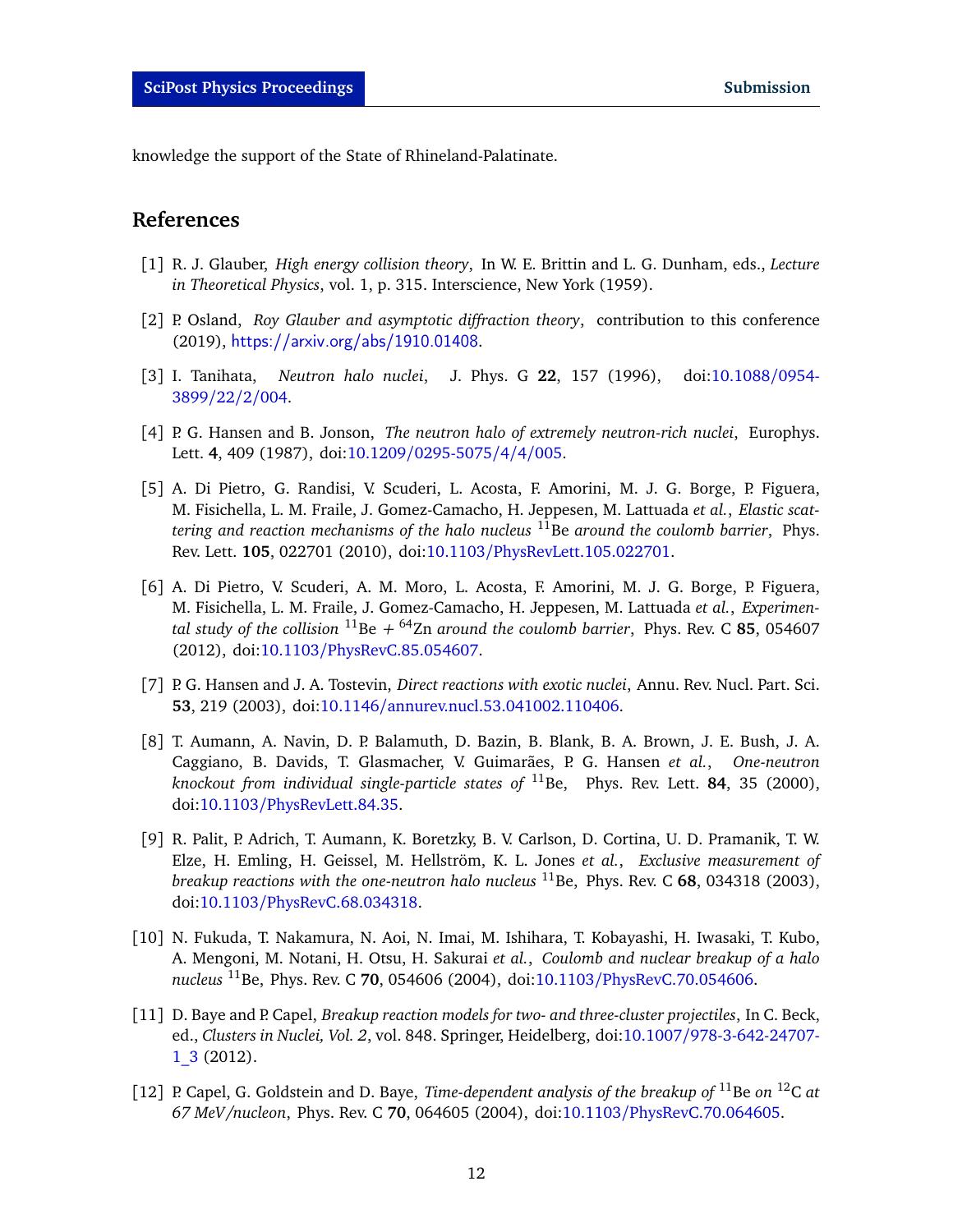- <span id="page-12-0"></span>[13] D. Baye, P. Capel and G. Goldstein, *Collisions of halo nuclei within a dynamical eikonal approximation*, Phys. Rev. Lett. **95**, 082502 (2005), doi:10.1103/[PhysRevLett.95.082502.](http://dx.doi.org/10.1103/PhysRevLett.95.082502)
- <span id="page-12-1"></span>[14] E. Sauvan, F. Carstoiu, N. A. Orr, J. C. Angélique, W. N. Catford, N. M. Clarke, M. M. Cormick, N. Curtis, M. Freer, S. Grévy, C. L. Brun, M. Lewitowicz *et al.*, *One-neutron removal reaction on neutron-rich psd-shell nuclei*, Phys. Lett. B **491**, 1 (2000), doi[:10.1016](http://dx.doi.org/10.1016/S0370-2693(00)01003-0)/S0370- [2693\(00\)01003-0.](http://dx.doi.org/10.1016/S0370-2693(00)01003-0)
- <span id="page-12-2"></span>[15] G. Goldstein, D. Baye and P. Capel, *Dynamical eikonal approximation in breakup reactions of* <sup>11</sup>Be, Phys. Rev. C **73**, 024602 (2006), doi:10.1103/[PhysRevC.73.024602.](http://dx.doi.org/10.1103/PhysRevC.73.024602)
- <span id="page-12-5"></span>[16] G. Goldstein, P. Capel and D. Baye, *Analysis of Coulomb breakup experiments of* <sup>8</sup>B *with a dynamical eikonal approximation*, Phys. Rev. C **76**, 024608 (2007), doi:10.1103/[PhysRevC.76.024608.](http://dx.doi.org/10.1103/PhysRevC.76.024608)
- <span id="page-12-3"></span>[17] P. Capel, H. Esbensen and F. M. Nunes, *Comparing nonperturbative models of the breakup of neutron-halo nuclei*, Phys. Rev. C **85**, 044604 (2012), doi:10.1103/[PhysRevC.85.044604.](http://dx.doi.org/10.1103/PhysRevC.85.044604)
- <span id="page-12-4"></span>[18] T. Nakamura, N. Fukuda, N. Aoi, N. Imai, M. Ishihara, H. Iwasaki, T. Kobayashi, T. Kubo, A. Mengoni, T. Motobayashi, M. Notani, H. Otsu *et al.*, *Neutron capture cross section of* <sup>14</sup>C *of astrophysical interest studied by Coulomb breakup of* <sup>15</sup>C, Phys. Rev. C **79**, 035805 (2009), doi:10.1103/[PhysRevC.79.035805.](http://dx.doi.org/10.1103/PhysRevC.79.035805)
- <span id="page-12-6"></span>[19] N. Austern, Y. Iseri, M. Kamimura, M. Kawai, G. Rawitscher and M. Yahiro, *Continuumdiscretized coupled-channels calculations for three-body models of deuteron-nucleus reactions*, Phys. Rep. **154**, 125 (1987), doi:https://doi.org/10.1016/[0370-1573\(87\)90094-9.](http://dx.doi.org/https://doi.org/10.1016/0370-1573(87)90094-9)
- <span id="page-12-7"></span>[20] J. Margueron, A. Bonaccorso and D. M. Brink, *A non-perturbative approach to halo breakup*, Nucl. Phys. **A 720**, 337 (2003), doi:https://doi.org/10.1016/[S0375-9474\(03\)01092-3.](http://dx.doi.org/https://doi.org/10.1016/S0375-9474(03)01092-3)
- <span id="page-12-8"></span>[21] P. Capel, D. Baye and Y. Suzuki, *Coulomb-corrected eikonal description of the breakup of halo nuclei*, Phys. Rev. C **78**, 054602 (2008), doi:10.1103/[PhysRevC.78.054602.](http://dx.doi.org/10.1103/PhysRevC.78.054602)
- <span id="page-12-9"></span>[22] C. Hebborn and D. Baye, *Simplified dynamical eikonal approximation* (2019), [https://arxiv.](https://arxiv.org/abs/1911.08269) [org/abs/1911.08269](https://arxiv.org/abs/1911.08269).
- <span id="page-12-10"></span>[23] C. A. Bertulani and P. Danielewicz, *Introduction to Nuclear Reactions*, Institute of Physics Publishing, Bristol (2004).
- <span id="page-12-11"></span>[24] L. Moschini and P. Capel, *Reliable extraction of the dB(E1)/dE for* <sup>11</sup>Be *from its breakup at 520 MeV/nucleon*, Phys. Lett. **B790**, 367 (2019), doi:https://doi.org/10.1016/[j.physletb.2019.01.041.](http://dx.doi.org/https://doi.org/10.1016/j.physletb.2019.01.041)
- <span id="page-12-12"></span>[25] U. Datta Pramanik, T. Aumann, K. Boretzky, B. V. Carlson, D. Cortina, T. W. Elze, H. Emling, H. Geissel, A. Grünschloss, M. Hellström, S. Ilievski, J. V. Kratz *et al.*, *Coulomb breakup of the neutron-rich isotopes* <sup>15</sup>C *and* <sup>17</sup>C, Phys. Lett. B **551**, 63 (2003), doi[:10.1016](http://dx.doi.org/10.1016/S0370-2693(02)03016-2)/S0370- [2693\(02\)03016-2.](http://dx.doi.org/10.1016/S0370-2693(02)03016-2)
- <span id="page-12-13"></span>[26] L. Moschini, J. Yang and P. Capel, <sup>15</sup>C*: From halo effective field theory structure to the study of transfer, breakup, and radiative-capture reactions*, Phys. Rev. C **100**, 044615 (2019), doi:10.1103/[PhysRevC.100.044615.](http://dx.doi.org/10.1103/PhysRevC.100.044615)